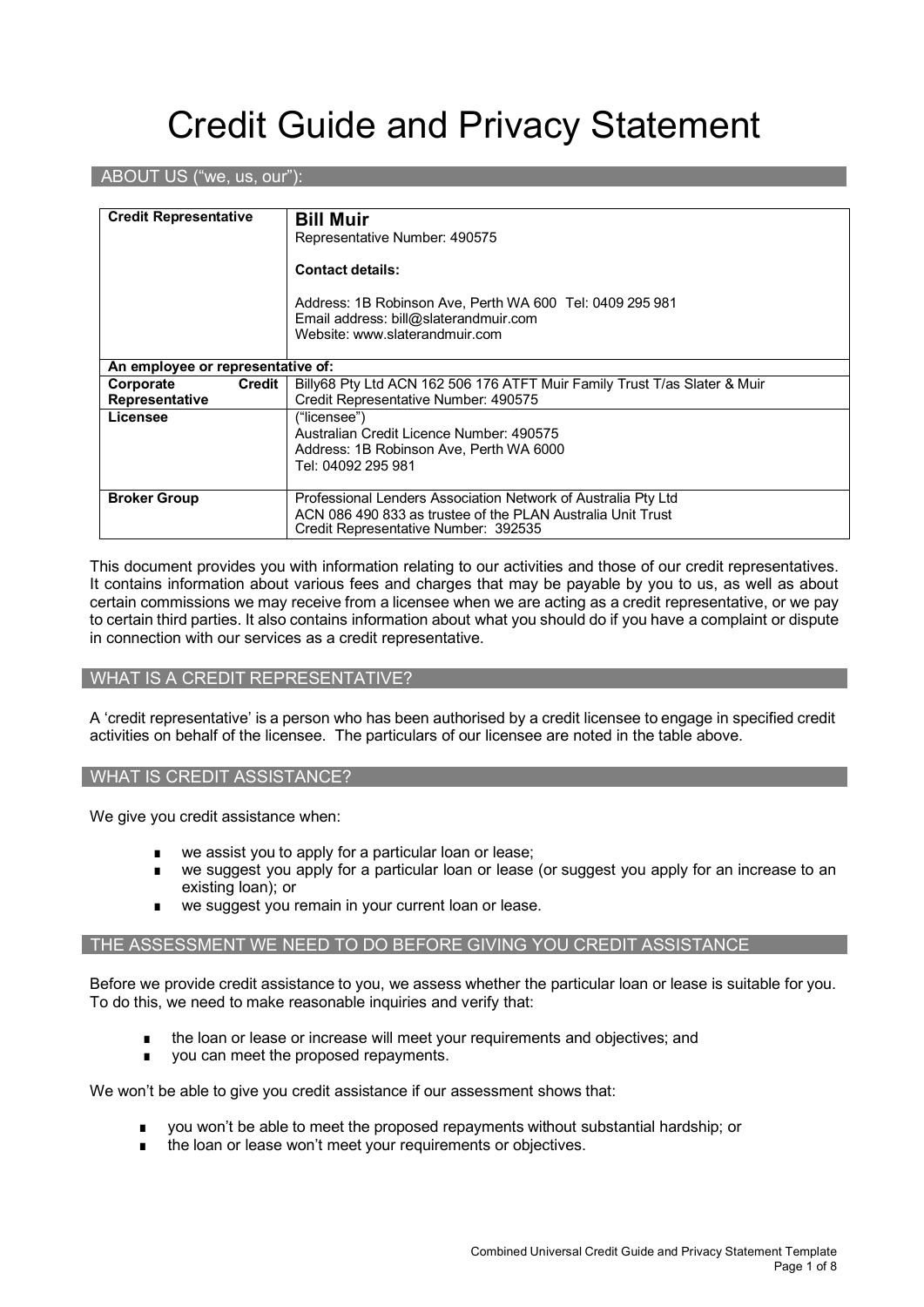#### GETTING A COPY OF OUR ASSESSMENT

If we provide you with credit assistance, you can ask us for a copy of our assessment any time up to 7 years after we provide you with a credit assistance quote. To request a copy please contact us. We will provide you with a copy:

- within 7 business days after the day we receive your request provided you make the request within 2 years of the date of our credit assistance quote; or
- otherwise, within 21 business days after the day we receive your request.

#### INFORMATION ABOUT THE LICENSEE AND ITS CREDIT REPRESENTATIVES

We act as a credit representative of the licensee. The particulars of our licensee are noted in the table above. We are authorised to engage in credit activities including providing credit assistance and acting as an intermediary on its behalf.

Subject to meeting credit criteria, we are able to assist you to obtain loans and leases for you from a broad range of lenders and lessors through our Broker Group.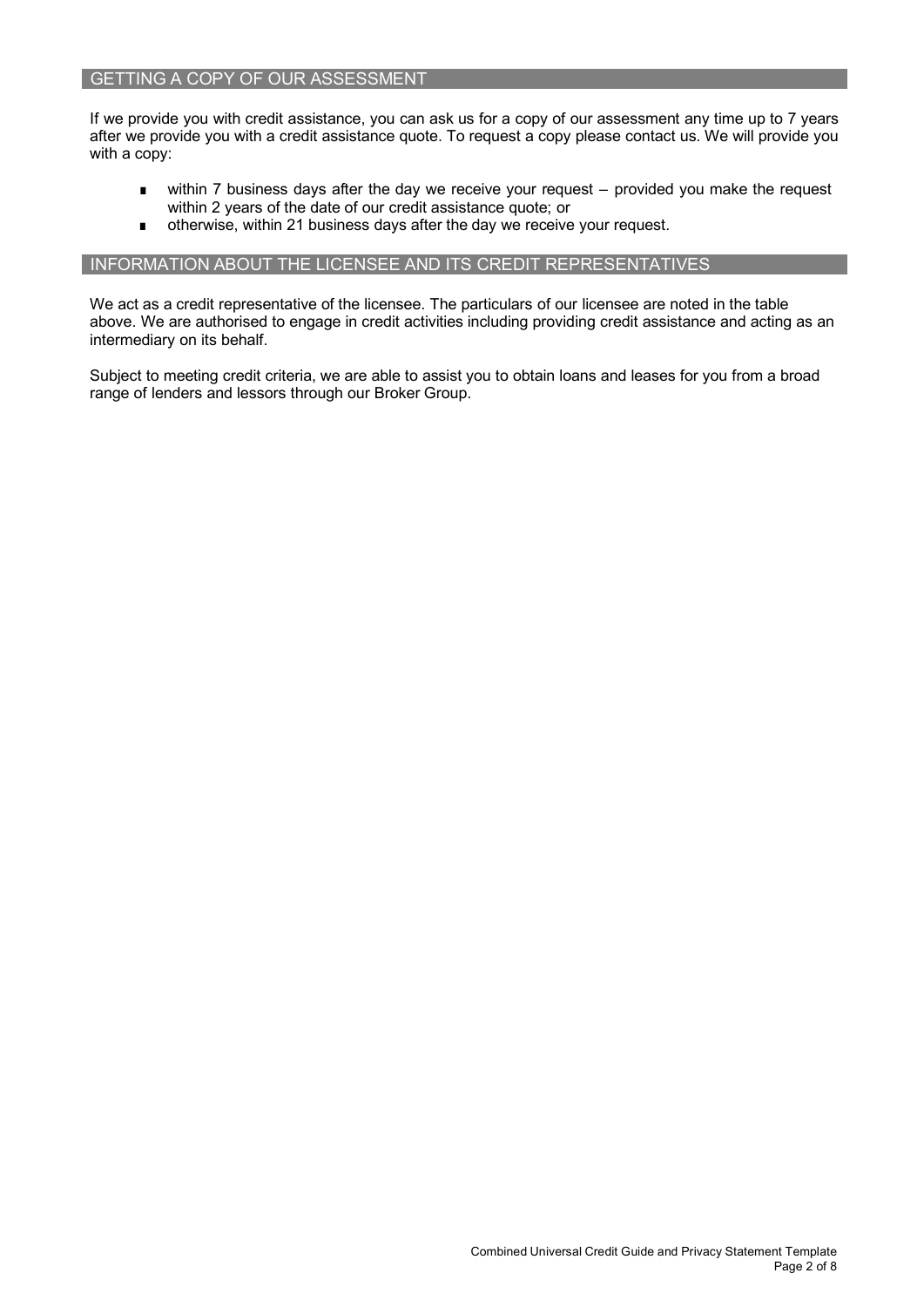The following is a list of all the lenders with which I have accreditation:

| <b>Residential Lender</b>        | Lenders I am accredited for |
|----------------------------------|-----------------------------|
| <b>Adelaide Bank</b>             | 冈                           |
| <b>AMP</b>                       | ⊠                           |
| <b>ANZ</b>                       | $\boxtimes$                 |
| <b>Australian First Mortgage</b> | $\boxtimes$                 |
| <b>Bank First</b>                | $\boxtimes$                 |
| <b>Bank of Melbourne</b>         | $\boxtimes$                 |
| <b>Bank SA</b>                   | 区                           |
| <b>BankWest</b>                  | ⊠                           |
| <b>Beyond Bank</b>               | 区                           |
| <b>Bluestone</b>                 | ⊠                           |
| <b>CBA - Colonial</b>            | $\boxtimes$                 |
| <b>Citibank</b>                  | ⊠                           |
| <b>Firefighters Mutual Bank</b>  | 区                           |
| <b>FirstMac</b>                  | ⊠                           |
| <b>ING</b>                       | ⊠                           |
| Keystart                         | ⊠                           |
| <b>LaTrobe Financial</b>         | ⊠                           |
| <b>Liberty Financial</b>         | $\boxtimes$                 |
| <b>Macquarie Bank</b>            | 区                           |
| <b>ME Bank</b>                   | ⊠                           |
| <b>NAB</b>                       | 冈                           |
| <b>Pepper Money</b>              | ⊠                           |
| <b>PLANCustom</b>                | 区                           |
| <b>PLANExcel</b>                 | ⊠                           |
| <b>PLANLend</b>                  | 区                           |
| <b>PN Bank</b>                   | ⊠                           |
| <b>Resimac</b>                   | $\nabla$                    |
| <b>St George</b>                 | ⊠                           |
| <b>Suncorp</b>                   | 区                           |
| <b>Teachers Mutual Bank</b>      | ⊠                           |
| <b>UniBank</b>                   | ⊠                           |
| <b>Victorian Mortgage Group</b>  | ⊠                           |
| <b>Virgin Money</b>              | ⊠                           |
| Westpac                          | X                           |

#### **OWNERSHIP**

We obtain mortgage aggregation services from the Broker Group. The Broker Group provides services at arm's-length to our business which include IT systems, loan information and lodgment systems, training and development, commission processing, conferences and professional development events, and assistance with regulatory and compliance obligations. In consideration of the services the Broker Group gives us, we pay fees to the Broker Group or the Broker Group retains some of the commission panel lenders pay on loans we arrange. We have access to Broker Group panel of lenders including Broker Group branded products.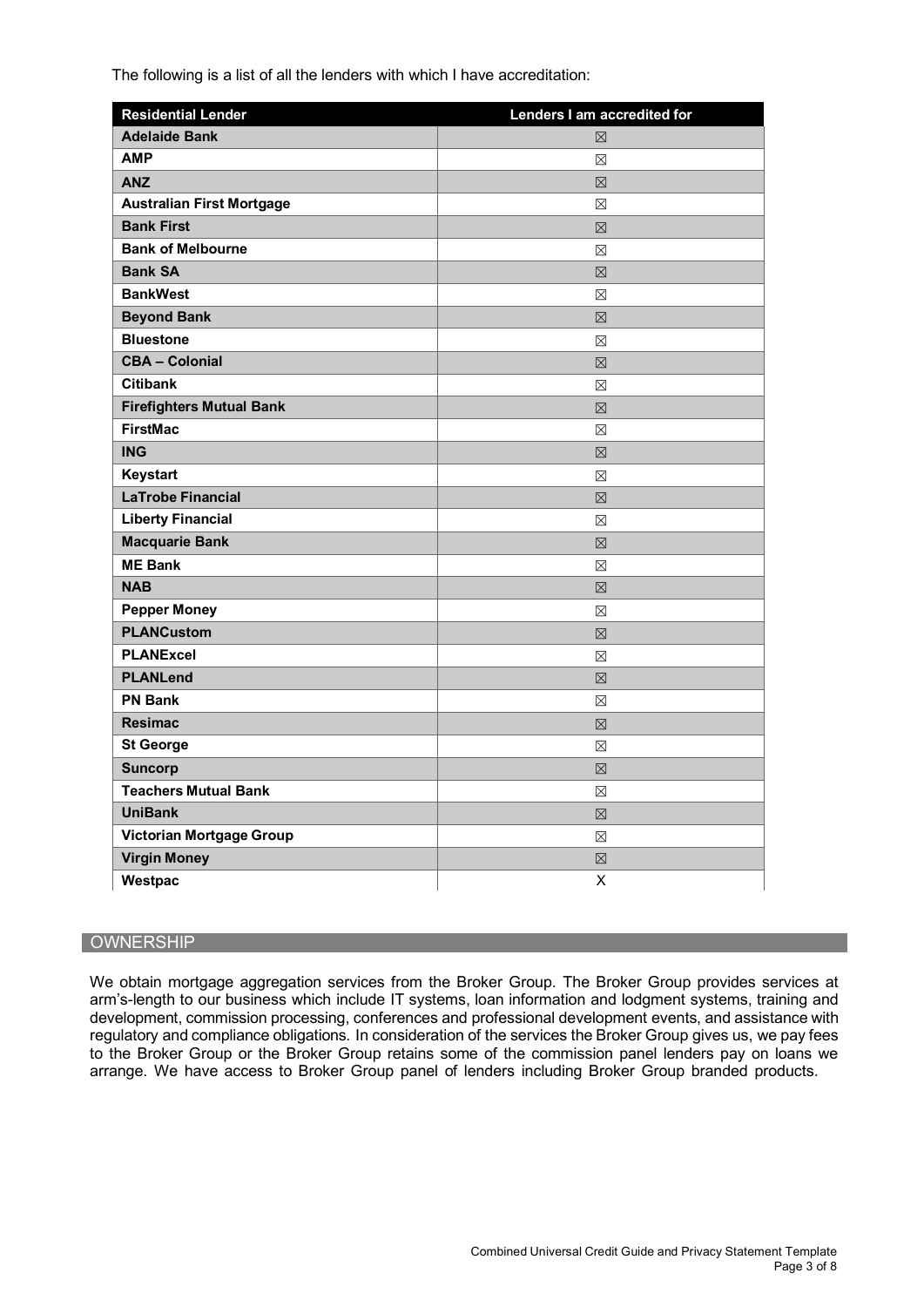# **FEES AND CHARGES**

#### FEES PAYABLE FOR THE PROVISION OF CREDIT ASSISTANCE

We may charge a fee for providing credit assistance or associated with providing credit assistance. More detail about those fees will be set out in a quote we will give to you before we provide you with credit assistance.

#### FEES PAYABLE IN RELATION TO ACTING AS A CREDIT REPRESENTATIVE

We may receive remuneration from our employer, our licensee and/or Broker Group. We do not charge you any fees or charges in relation to acting as a credit representative.

#### OTHER FEES AND CHARGES

You may have to pay other fees and charges (such as an application fees, valuation fees and other fees) to the lender, lessor or other parties. You should review the disclosure documents and your loan contract or lease for further details of any such fees and charges.

### **COMMISSIONS**

#### COMMISSIONS WE RECEIVE FROM OUR LICENSEE

Billy68 Pty Ltd has appointed our Broker Group as its agent to receive commissions from lenders and lessors and to pay us commission in relation to loan contracts or leases for which we act as a credit representative and provide credit assistance. The total amount of commission we may receive in relation to your loan or lease may vary depending on the lender or lessor, the term, the features, the amount of the loan or lease you ultimately choose and the amount and timing of the repayments that you make.

#### Loan Contracts such as Home Loans, Investment Property Loans

Upfront commission payable by lenders in relation to home loans and investment property loans is calculated as a percentage of the loan amount and is generally in the range of 0.6875% and 0.77% of the loan amount. It is usually paid after settlement of the loan.

Trail commission payable by lenders in relation to home loans and investment property loans is generally calculated regularly (monthly, quarterly, bi-monthly or annually) on the outstanding loan balance and is paid in arrears. The trail commission payable by lenders is generally in the range of 0.165% per annum and 0.22% per annum of the outstanding loan amount.

Further details of the commission earned by us will be included in the credit proposal disclosure, which forms part of the Statement of Credit Assistance document, which we will provide to you at the same time as we provide you with credit assistance.

You can request information from us about the fees that we are likely to receive, how those fees are calculated, and our reasonable estimate of the fees or commissions that will be payable.

#### VOLUME BONUS ARRANGEMENTS

We and our Broker Group do not receive any volume based benefit for residential home loan products. However, from time to time we or the Broker Group may receive a benefit, directly by way of cash bonus or additional commissions or indirectly by way of training, professional development days or sponsorship, if we or the Broker Group write a particular volume of loans offered by lenders for products such as commercial and lease products.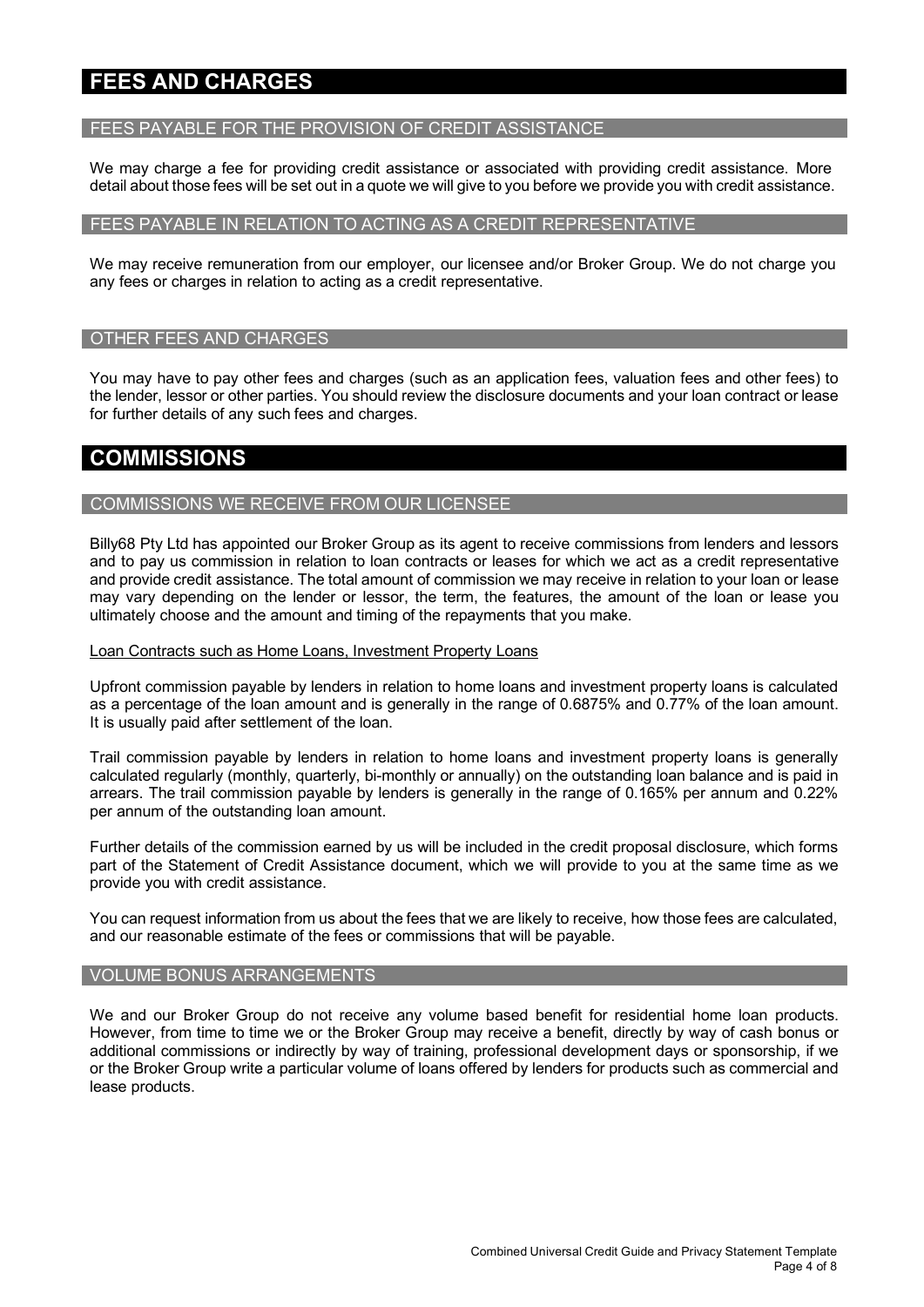#### COMMISSIONS PAYABLE BY US

If a third party has introduced you to us or referred you to us, we may pay them a commission or a fee. More detail about those payments will be set out in the credit proposal disclosure, which forms part of the Statement of Credit Assistance document, which we will give to you before we provide you with credit assistance.

We may obtain referrals from a range of sources, including real estate agents, accountants, financial planners or other people.

Further information about referral commissions, including our reasonable estimate of the amount of any commission payable and how it is calculated is available from us on request and will be included in the credit proposal disclosure, which forms part of the Statement of Credit Assistance, which we will supply to you when we provide you with our credit assistance.

## **DISPUTES OR COMPLAINTS**

#### WHAT TO DO IF YOU HAVE A DISPUTE OR COMPLAINT?

We are committed to providing our customers with the best possible service. If at any time we have not met our obligations – or you have a complaint about any of our services – please inform us so we can work towards a resolution. We will endeavor to deal with your complaint promptly, thoroughly and fairly.

#### HOW TO MAKE A COMPLAINT AND THE COMPLAINTS PROCESS?

If you have a complaint, we request you follow these steps:

- 1. If your complaint is about your loan, in the first instance please contact your lender or credit assistance provider.
- 2. If your complaint has not been resolved to your satisfaction within 5 business days or if your complaint is about the services we provided to you, please contact the Licensee as listed in the table above.

#### THIRD PARTY PRODUCTS OR SERVICES

If your complaint relates to a product or service acquired through a third party (for example, a lender) we may ask you to contact the relevant third party. They will deal with your complaint under their complaint's resolution process.

If you are not satisfied with the resolution of your complaint by the third party under their complaint's resolution process, you are entitled to have your dispute considered by their External Dispute Resolution Scheme. Please contact the third party for further details.

#### KEEPING YOU INFORMED

Our Complaints Area will acknowledge receipt of your complaint within five business days. If unable to resolve the complaint/dispute to your satisfaction within five business days, they will write to you advising the procedures we will follow in investigating and handling your complaint.

Within 45 calendar days from the date you lodged the complaint with us, we will write to you advising you the outcome of the investigation and the reason/s for our decision, or if required, we will inform you if more time is needed to complete the investigation.

#### STILL NOT SATISFIED?

If you do not think we have resolved your complaint to your satisfaction, you may take the matter – free of charge – to the relevant External Disputes Resolution Scheme (provided it is within the scheme's terms of reference) as detailed below. You may also refer the matter to the relevant External Disputes Resolution Scheme at any time, but if our internal process is still in progress, they may request that our internal processes be complete before considering the matter further.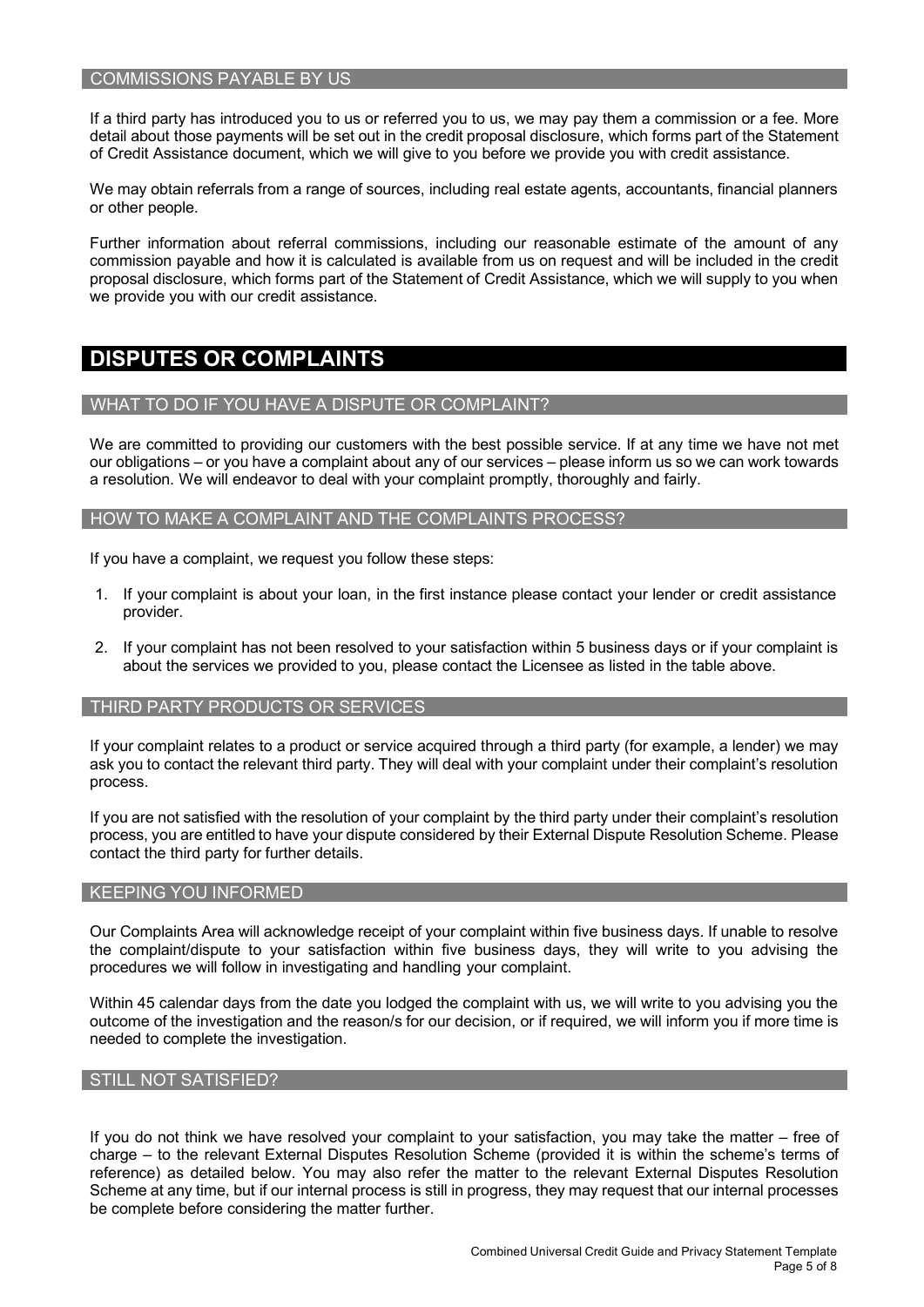Our external dispute resolution service provider is

- the Australian Financial Complaints Authority (AFCA), which can be contacted via:
	- Online: www.afca.org.au
	- Email: info@afca.org.au
	- Phone: 1800 931 678
	- Mail: GPO Box 3 Melbourne VIC 3001

Our licensee's external dispute resolution service provider is

- the Australian Financial Complaints Authority (AFCA), which can be contacted via:
	- Online: www.afca.org.au
	- Email: info@afca.org.au
	- Phone: 1800 931 678
	- Mail: GPO Box 3 Melbourne VIC 3001

## **OTHER DISCLOSURES**

#### BROKER BENEFITS DISCLOSURES

In line with industry reforms, I am required to keep a register of benefits received from anv lenders or aggregators to the value of \$100 or more which is kept current (over a rolling 12 month period and housed for 3 years). In the interest of transparency and good customer outcomes, an applicant may request a copy of this register to ensure there are no lender conflicts.

#### TIERED SERVICING DISCLOSURES

We have access to service programs available from some residential home loan providers. We access these services based on a number of measures. These programs promote preferential services to a customer and do not entitle us to additional payments or commissions or to preferential customer discounts.

## **PRIVACY STATEMENT**

#### ABOUT US ("we, us, our"):

We need to collect personal information about you to provide you with our broking & related services. This privacy statement tells you how we collect your information, what we use the information for and who we share the information with. If we collect information that can be used to identify you, we will take reasonable steps to notify you of that collection.

#### **How information is collected from you**

We will collect your information from you directly whenever we can, like from enquiries we make of you when you seek credit assistance from us. We may verify that information from sources referred to in the responses to those enquiries or in this privacy statement.

#### **How information is collected from other sources**

Sometimes we will collect information about you from other sources as the Privacy Act 1988 permits. We will do this only if it's reasonably necessary to do so, for example, where:

- we collect information from third parties about a loan or lease in relation to which you seek our services;
- we can't get hold of you and we rely on public information (for example, from public registers or social media) or made available by third parties to update your contact details; or
- we exchange information with your legal or financial advisers or other representatives.

#### **When the law authorises or requires collection of information**

Some law may require us to collect personal information about you. For example, we may require your information to verify your identity under Australian Anti-Money Laundering law.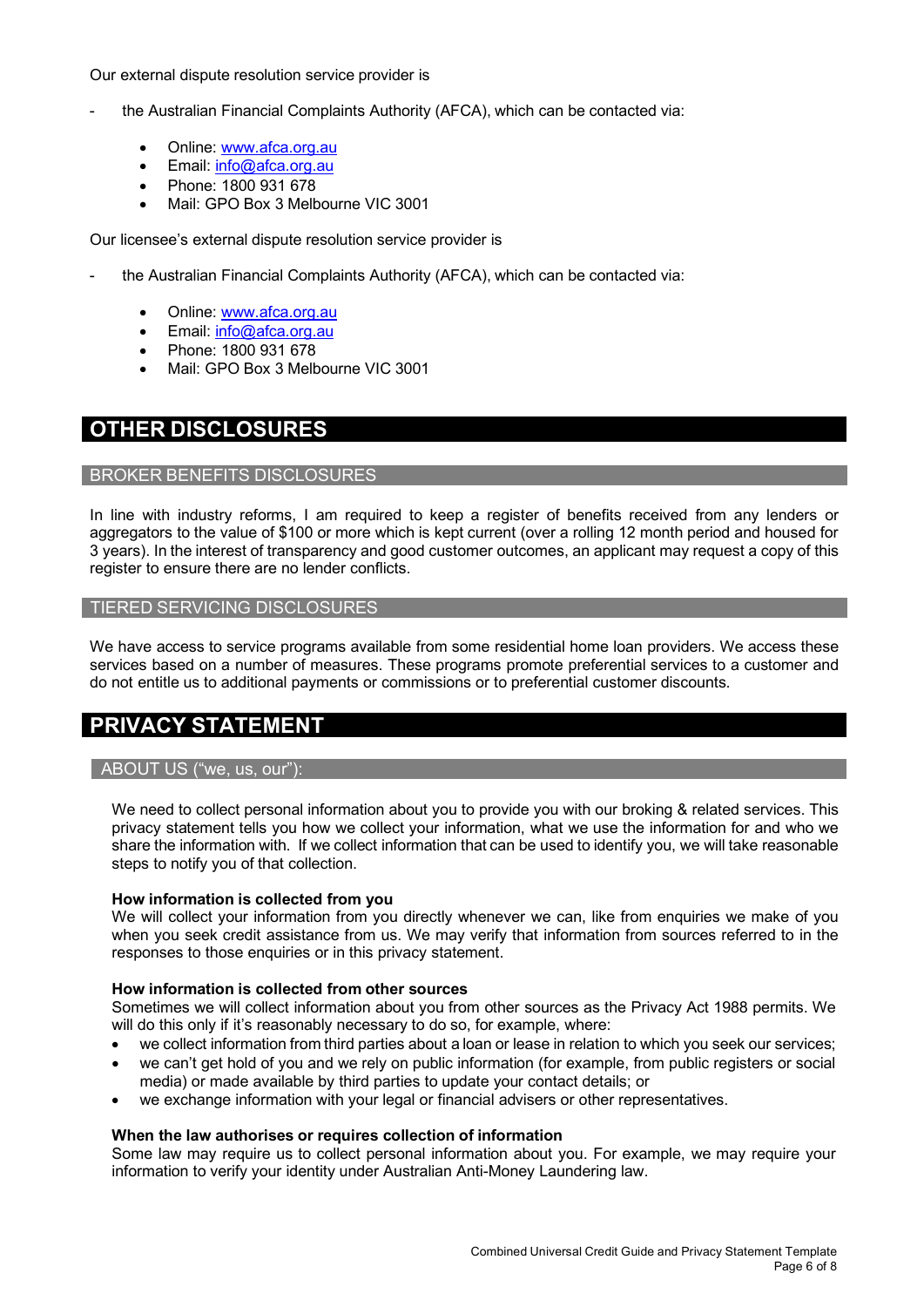#### **How your information may be used**

We may use your information for purposes including:

- giving you credit assistance;
- giving you information about loan products or related services including help, guidance and advice;
- considering whether you are eligible for a loan or lease or any related service you requested including identifying or verifying you or your authority to act on behalf of a customer;
- assisting you to prepare an application for a lease or a loan;
- administering services, we provide, for example, to answer requests or deal with complaints;
- administering payments, we receive, or any payments we make, relating to your loan or lease;
- telling you about other products or services we make available and that may be of interest to you, unless you tell us not to;
- identifying opportunities to improve our service to you and improving our service to you;
- telling you about other suppliers, with whom we have arrangements, that supply goods or services that may be of interest to you;
- allowing us to run our business efficiently and perform general administrative tasks;
- preventing or investigating any fraud or crime or any suspected fraud or crime;
- as required by law, regulation or codes binding us; and
- any purpose to which you have consented.

You can let us know at any time if you no longer wish to receive direct marketing offers from us. We will process your request as soon as practicable.

#### **What happens if you don't provide information?**

If you don't provide your information to us, it may not be possible to:

- assist in finding a loan or lease relevant to your circumstances;
- verify your identity or protect against fraud; or
- let you know about products or services that might be suitable for your financial needs.

#### **Sharing Your Information**

#### General

We may use and share your information with other organisations for any purpose described above.

#### Sharing with your representatives and referees

We may share your information with:

- your representative or any person acting on your behalf (for example, lawyers, settlement agents, accountants or real estate agents); and
- your referees, like your employer, to confirm details about you.

#### Sharing with third parties

We may share your information with third parties in relation to services we provide to you or goods or services in which we reasonably consider you may be interested. Those third parties may include:

• the Broker Group through whom we submit loan or lease applications to lenders or lessors on the Broker Group's panel. You can access the Broker Group's privacy notice at www.planaustralia.com.au/privacy-policy It sets out how that Broker Group manages your personal information and where you can find its privacy

policy;

- if we are not an Australian Credit Licence holder, the Australian Credit Licence holder that authorises us to engage in credit activities. Our credit guide will tell you who that Australian Credit Licence holder is. If it is BLSSA Pty Ltd (BLSSA), you can view BLSSA's privacy notice at the same internet address as the Broker Group's privacy notice. It sets out how BLSSA manages your personal information and where you can find its privacy policy;
- referrers that referred your business to us;
- financial services suppliers with whom we have arrangements;
- valuers:
- lenders, lessors, lender's mortgage insurers and other loan or lease intermediaries;
- organisations, like fraud reporting agencies, that may identify, investigate and/or prevent fraud, suspected fraud, crimes, suspected crimes, or other misconduct;
- government or regulatory bodies as required or authorised by law. In some instances, these bodies may share the information with relevant foreign authorities;
- guarantors and prospective guarantors of your loan or lease;
- service providers, agents, contractors and advisers that assist us to conduct our business for purposes including, without limitation, storing or analysing information;
- any organisation that wishes to take an interest in our business or assets; and
- any third party to which you consent to us sharing your information.